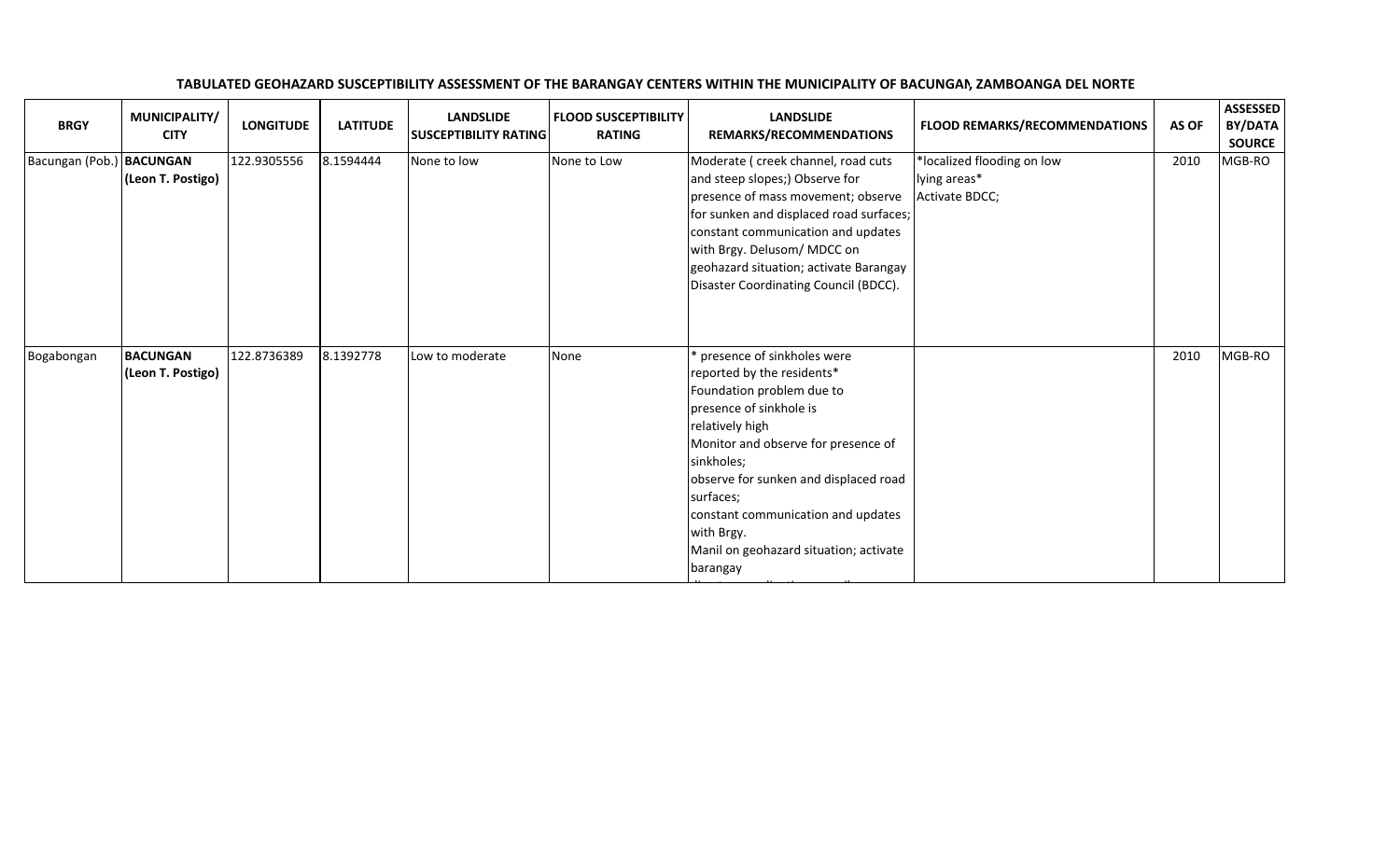| Delusom | <b>BACUNGAN</b><br>(Leon T. Postigo) | 122.9189167 | 8.1523611 | Low to Moderate | none | Observe for presence of mass<br>movement (e.g<br>landslide, tension cracks); Observe for<br>saturated<br>ground or seeps in areas that are not<br>typically wet;<br>surfaces;<br>constant communication and updates<br>with Brgy.<br>Poblacion/MDCC on geohazard<br>situation; activate<br><b>Barangay Disaster Coordinating Council</b><br>(BDCC).                                                                                                                                                            | High<br>(Flashflood along the<br>Delusom River)<br>Monitor for rapid increase/decrease in<br>creek/river water levels, possibly<br>accompanied by<br>Observe for sunken and displaced road lincrease turbidity (soil content); Develop<br>an early<br>warning system intended<br>flashflood/sheet floodrelated<br>hazard prevention; place flashflood/sheet<br>flood warning signage along riverbank; | 2010 | MGB-RO |
|---------|--------------------------------------|-------------|-----------|-----------------|------|----------------------------------------------------------------------------------------------------------------------------------------------------------------------------------------------------------------------------------------------------------------------------------------------------------------------------------------------------------------------------------------------------------------------------------------------------------------------------------------------------------------|-------------------------------------------------------------------------------------------------------------------------------------------------------------------------------------------------------------------------------------------------------------------------------------------------------------------------------------------------------------------------------------------------------|------|--------|
| Mangop  | <b>BACUNGAN</b><br>(Leon T. Postigo) | 122.8884722 | 8.1119722 | Moderate        | None | High (creek channel, road cuts and<br>steep slopes) Observe for presence of<br>mass movement; develop an early<br>warning device/system intended for<br>landslide related hazard prevention;<br>observed for saturated ground or seeps accompanied by<br>in areas that are not<br>typically wet; observe for sunken and<br>displaced road surfaces; constant<br>communication and updates with Brgy.<br>Bogabongan/Manil on geohazard<br>situation; activate Barangay Disaster<br>Coordinating Council (BDCC). | Moderate<br>(flashflood along Manil<br>Creek)<br>Observed for rapid increase/decrease in<br>creek/river water levels, possibly<br>increased turbidity (soil content);                                                                                                                                                                                                                                 | 2010 | MGB-RO |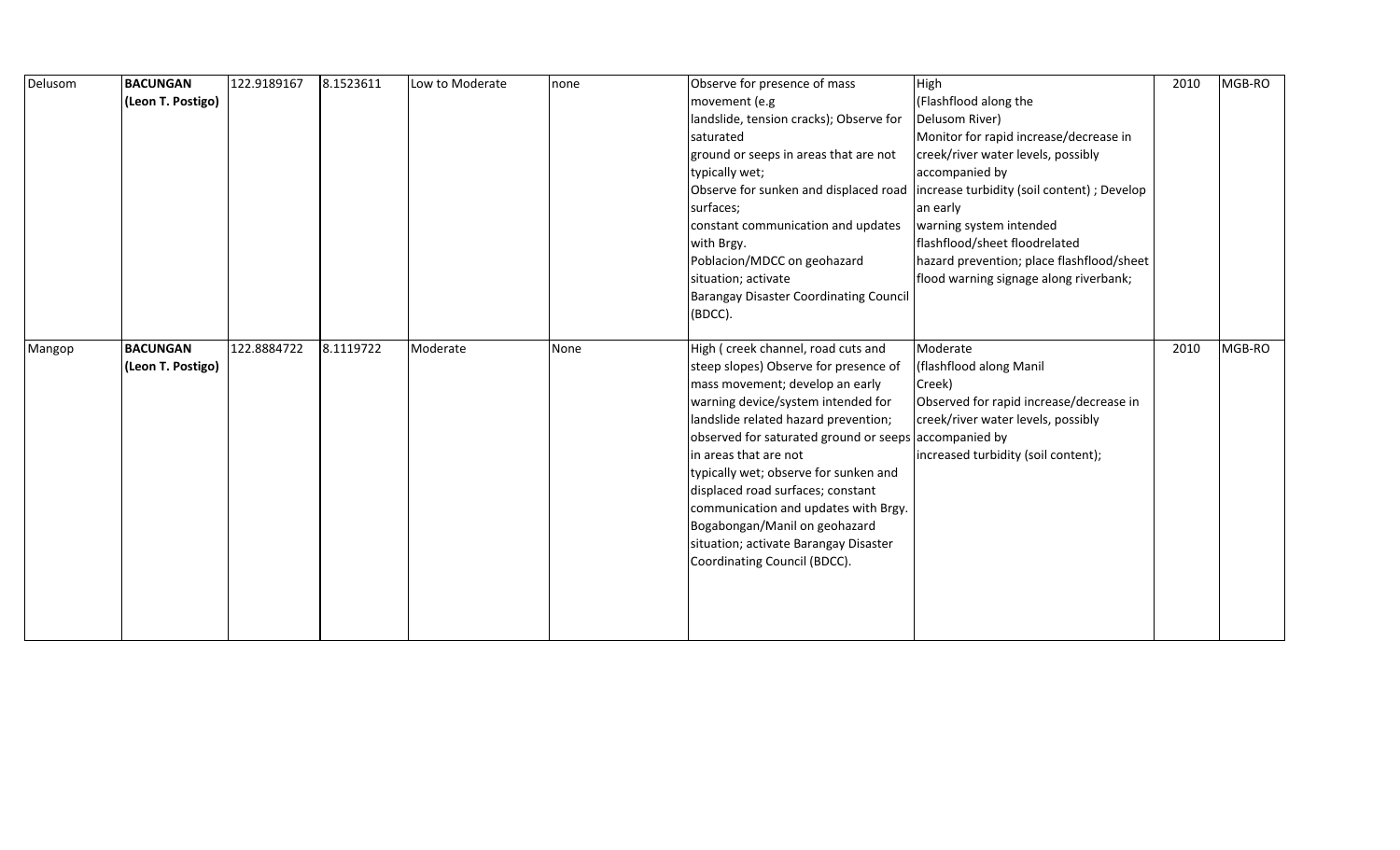| Manil | <b>BACUNGAN</b>   | 122.8999444 | 8.1443889 | Low | None to Low | Moderate                                | *localized flooding on low | 2010 | MGB-RO |
|-------|-------------------|-------------|-----------|-----|-------------|-----------------------------------------|----------------------------|------|--------|
|       | (Leon T. Postigo) |             |           |     |             | (steep road cut)                        | lying areas*               |      |        |
|       |                   |             |           |     |             | Observe for presence of mass            | Activate BDCC;             |      |        |
|       |                   |             |           |     |             | movement (e.g                           |                            |      |        |
|       |                   |             |           |     |             | landslide, tension cracks); Observe for |                            |      |        |
|       |                   |             |           |     |             | sunken and                              |                            |      |        |
|       |                   |             |           |     |             | displaced road surfaces; constant       |                            |      |        |
|       |                   |             |           |     |             | communication                           |                            |      |        |
|       |                   |             |           |     |             | and updates with Brgy. Delusom on       |                            |      |        |
|       |                   |             |           |     |             | geohazard                               |                            |      |        |
|       |                   |             |           |     |             | situation; activate Barangay Disaster   |                            |      |        |
|       |                   |             |           |     |             | Coordinating Council (BDCC).            |                            |      |        |
|       |                   |             |           |     |             |                                         |                            |      |        |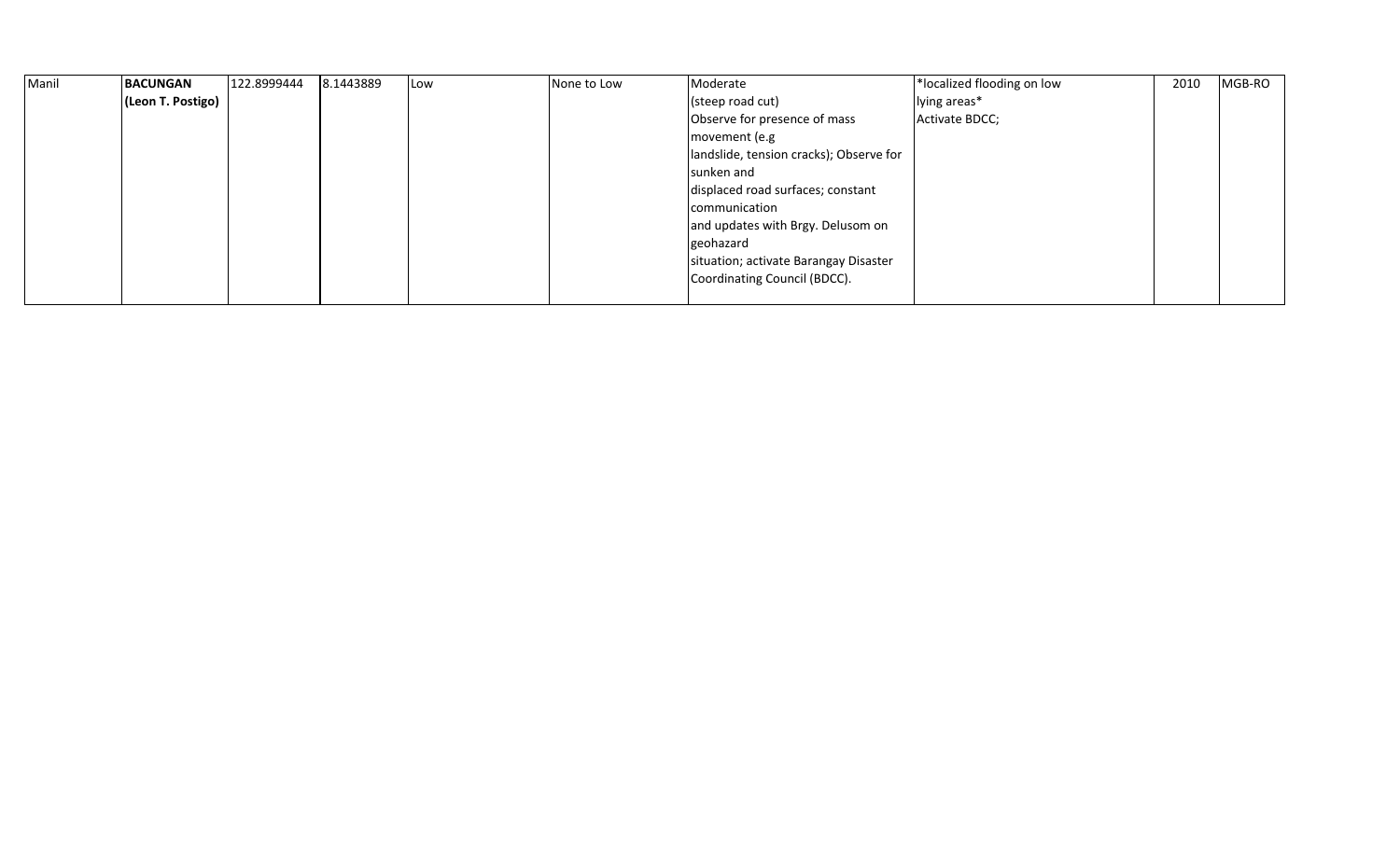| Mawal | <b>BACUNGAN</b>   | 122.9427778 | 8.1387500 | High | None | * Evidence of vertical                  | 2010 | MGB-RO |
|-------|-------------------|-------------|-----------|------|------|-----------------------------------------|------|--------|
|       | (Leon T. Postigo) |             |           |      |      | displacement of the ground              |      |        |
|       |                   |             |           |      |      | was noted on top of the slope           |      |        |
|       |                   |             |           |      |      | near the side of the basketball         |      |        |
|       |                   |             |           |      |      | court and parallel to the               |      |        |
|       |                   |             |           |      |      | barangay road*                          |      |        |
|       |                   |             |           |      |      | Monitor and observe for presence of     |      |        |
|       |                   |             |           |      |      | the tension                             |      |        |
|       |                   |             |           |      |      | crack and vertical displacement of the  |      |        |
|       |                   |             |           |      |      | ground near                             |      |        |
|       |                   |             |           |      |      | the barangay center; observed for       |      |        |
|       |                   |             |           |      |      | saturated                               |      |        |
|       |                   |             |           |      |      | ground or seeps in areas that are not   |      |        |
|       |                   |             |           |      |      | typically wet;                          |      |        |
|       |                   |             |           |      |      | observe for sunken and displaced road   |      |        |
|       |                   |             |           |      |      | surfaces;                               |      |        |
|       |                   |             |           |      |      | Identify relocation site; Inform the    |      |        |
|       |                   |             |           |      |      | affected                                |      |        |
|       |                   |             |           |      |      | residents downslope of the impending    |      |        |
|       |                   |             |           |      |      | landslide                               |      |        |
|       |                   |             |           |      |      | hazard area to relocate themselves to a |      |        |
|       |                   |             |           |      |      | much safer                              |      |        |
|       |                   |             |           |      |      | ground; develop an early warning        |      |        |
|       |                   |             |           |      |      | device/system                           |      |        |
|       |                   |             |           |      |      | intended for landslide related hazard   |      |        |
|       |                   |             |           |      |      | prevention;                             |      |        |
|       |                   |             |           |      |      | constant communication and updates      |      |        |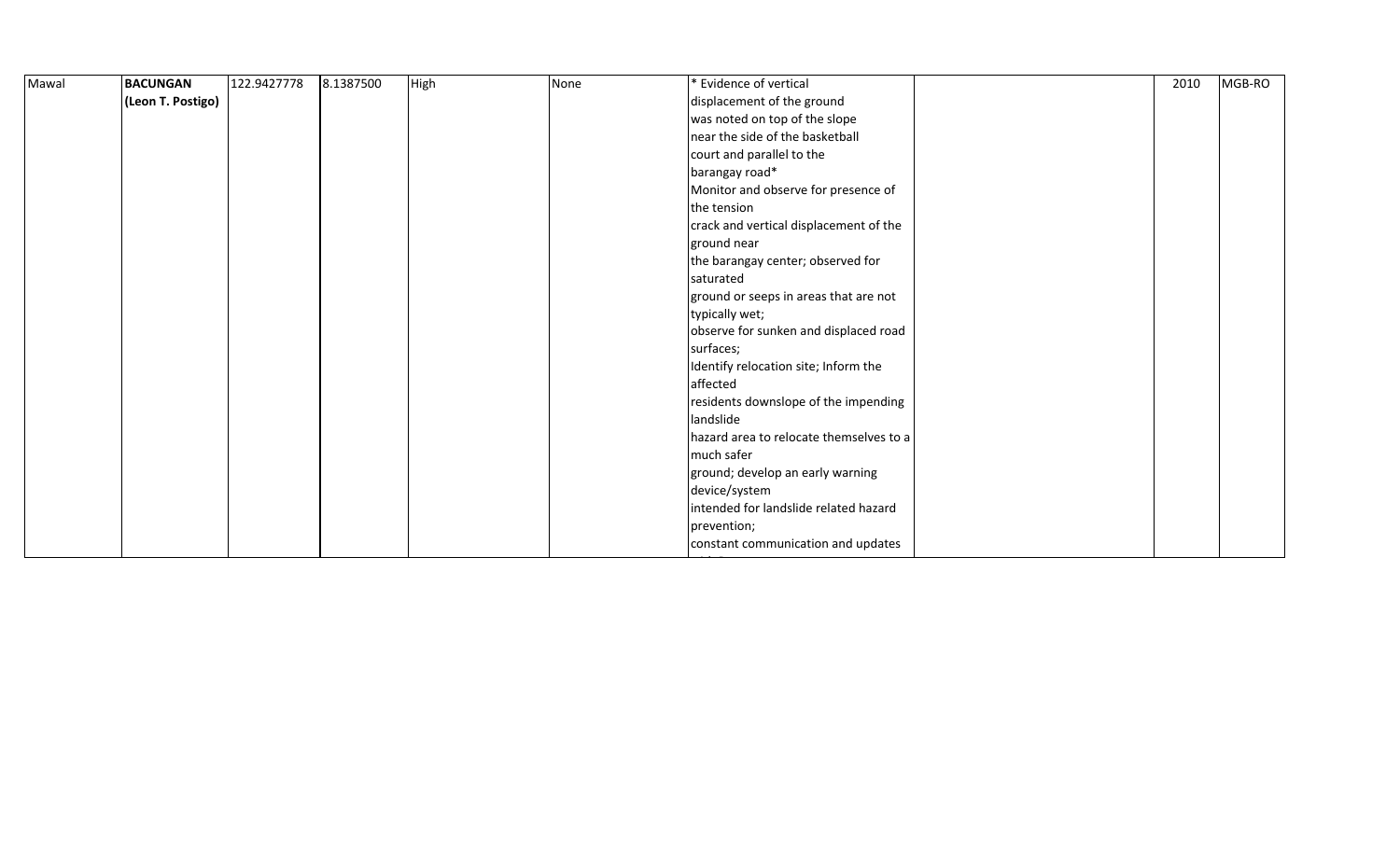| Midatag | <b>BACUNGAN</b>   | 122.9610861 | 8.1020861 | Moderate to High | None | High                                               | High                                         | 2010 | MGB-RO |
|---------|-------------------|-------------|-----------|------------------|------|----------------------------------------------------|----------------------------------------------|------|--------|
|         | (Leon T. Postigo) |             |           |                  |      | (road cut; steep slope and                         | (Flashflood along Talinga                    |      |        |
|         |                   |             |           |                  |      | valley side)                                       | River)                                       |      |        |
|         |                   |             |           |                  |      | Monitor and observe for presence of                | Monitor for rapid increase/decrease in       |      |        |
|         |                   |             |           |                  |      | tension                                            | creek/river water levels, possibly           |      |        |
|         |                   |             |           |                  |      | cracks on top slope facing the valley              | accompanied by                               |      |        |
|         |                   |             |           |                  |      | side; develop                                      | increased turbidity (soil content); develop  |      |        |
|         |                   |             |           |                  |      | an early warning device/system                     | an early                                     |      |        |
|         |                   |             |           |                  |      | intended for                                       | warning device/system intended for           |      |        |
|         |                   |             |           |                  |      | landslide related hazard prevention;               | flashflood                                   |      |        |
|         |                   |             |           |                  |      | observed for                                       | related hazard prevention; place             |      |        |
|         |                   |             |           |                  |      | saturated ground or seeps in areas that flashflood |                                              |      |        |
|         |                   |             |           |                  |      | are not                                            | warning signage along riverbank; constant    |      |        |
|         |                   |             |           |                  |      | typically wet; observe for sunken and              | communication with Brgy. Tiogan on the       |      |        |
|         |                   |             |           |                  |      | displaced                                          | accessibility of the bridge; If possible     |      |        |
|         |                   |             |           |                  |      | road surfaces; constant communication request the  |                                              |      |        |
|         |                   |             |           |                  |      | and                                                | concern agency to construct proper steel     |      |        |
|         |                   |             |           |                  |      | updates with Brgy. Tiogan on                       | bridge                                       |      |        |
|         |                   |             |           |                  |      | geohazard situation;                               | across the river. Spillway is not applicable |      |        |
|         |                   |             |           |                  |      | activate Barangay Disaster                         | for this                                     |      |        |
|         |                   |             |           |                  |      | <b>Coordinating Council</b>                        | type of drainage condition where boulder     |      |        |
|         |                   |             |           |                  |      | (BDCC).                                            | size                                         |      |        |
|         |                   |             |           |                  |      |                                                    | rocks can block the flow of floodwater.      |      |        |
|         |                   |             |           |                  |      |                                                    |                                              |      |        |
|         |                   |             |           |                  |      |                                                    |                                              |      |        |
|         |                   |             |           |                  |      |                                                    |                                              |      |        |
|         |                   |             |           |                  |      |                                                    |                                              |      |        |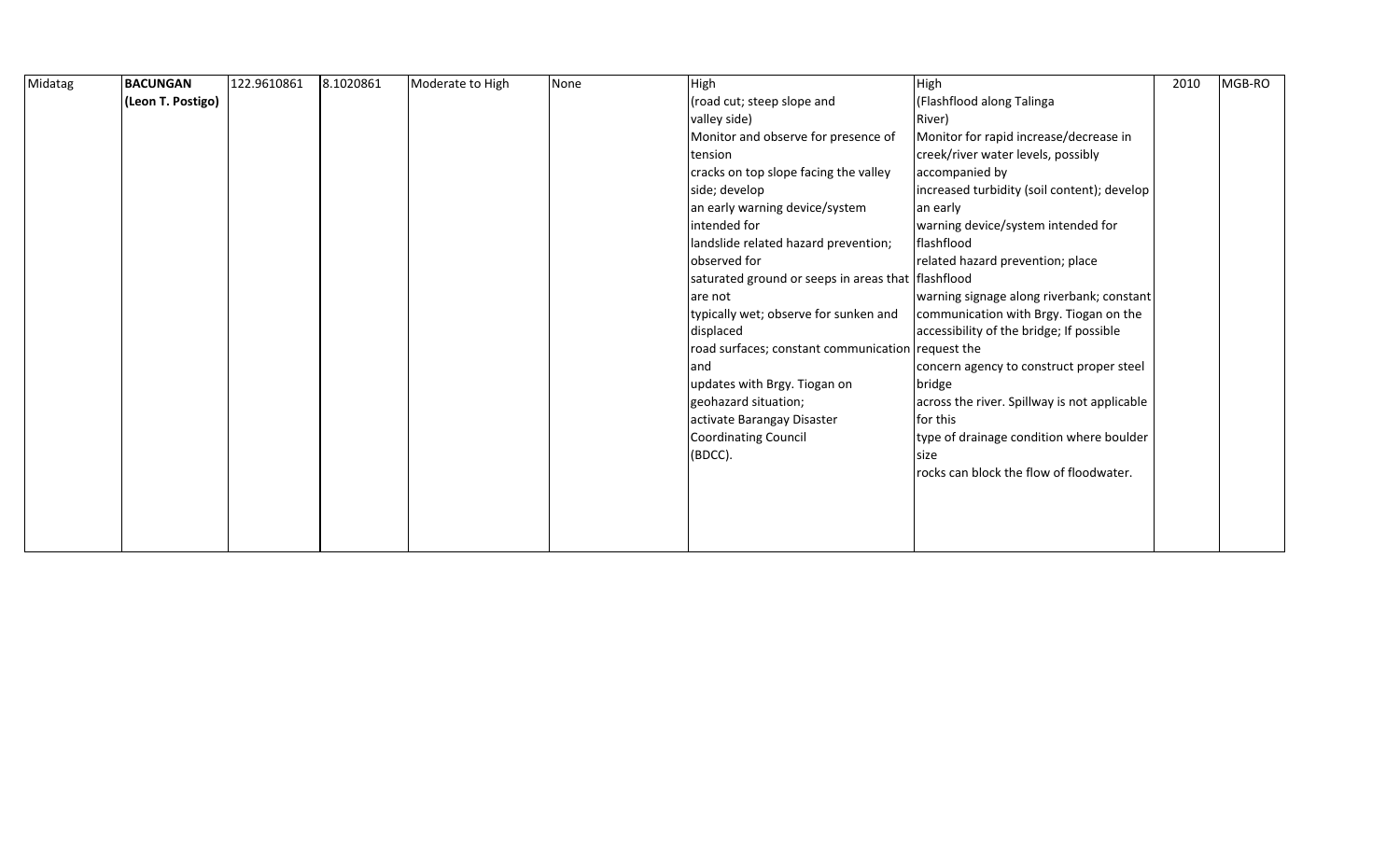| Nasibac | <b>BACUNGAN</b>   | 122.9298056 | 8.0118611 | High | None | *Possible zone of landslide              | High                                                                              | 2010 | MGB-RO |
|---------|-------------------|-------------|-----------|------|------|------------------------------------------|-----------------------------------------------------------------------------------|------|--------|
|         | (Leon T. Postigo) |             |           |      |      | accumulation coming from the             | (flashflood along creek)                                                          |      |        |
|         |                   |             |           |      |      | mountainous section facing               | Monitor for rapid increase/decrease in                                            |      |        |
|         |                   |             |           |      |      | the barangay*                            | creek/                                                                            |      |        |
|         |                   |             |           |      |      | Monitor and observe for presence of      | river water levels, possibly accompanied                                          |      |        |
|         |                   |             |           |      |      | mass                                     | <b>bv</b>                                                                         |      |        |
|         |                   |             |           |      |      |                                          | movement along the steep slope of the increased turbidity (soil content); develop |      |        |
|         |                   |             |           |      |      | mountainous section facing the           | an early                                                                          |      |        |
|         |                   |             |           |      |      | barangay; develop                        | warning device/system intended for                                                |      |        |
|         |                   |             |           |      |      | an early warning device/system           | flashflood                                                                        |      |        |
|         |                   |             |           |      |      | intended for                             | related hazard prevention; Activate BDCC                                          |      |        |
|         |                   |             |           |      |      | landslide related hazard prevention;     |                                                                                   |      |        |
|         |                   |             |           |      |      | observed for                             |                                                                                   |      |        |
|         |                   |             |           |      |      | saturated ground or seeps in areas that  |                                                                                   |      |        |
|         |                   |             |           |      |      | are not                                  |                                                                                   |      |        |
|         |                   |             |           |      |      | typically wet; observe for sunken and    |                                                                                   |      |        |
|         |                   |             |           |      |      | displaced                                |                                                                                   |      |        |
|         |                   |             |           |      |      | road surfaces; identify evacuation site; |                                                                                   |      |        |
|         |                   |             |           |      |      | constant                                 |                                                                                   |      |        |
|         |                   |             |           |      |      | communication and updates with Brgy.     |                                                                                   |      |        |
|         |                   |             |           |      |      | Sipacong                                 |                                                                                   |      |        |
|         |                   |             |           |      |      | on geohazard situation; activate         |                                                                                   |      |        |
|         |                   |             |           |      |      | <b>Barangay Disaster</b>                 |                                                                                   |      |        |
|         |                   |             |           |      |      | Coordinating Council (BDCC).             |                                                                                   |      |        |
|         |                   |             |           |      |      |                                          |                                                                                   |      |        |
| Rizon   | <b>BACUNGAN</b>   |             |           |      |      |                                          |                                                                                   | 2010 | MGB-RO |
|         | (Leon T. Postigo) |             |           |      |      |                                          |                                                                                   |      |        |
|         |                   |             |           |      |      |                                          |                                                                                   |      |        |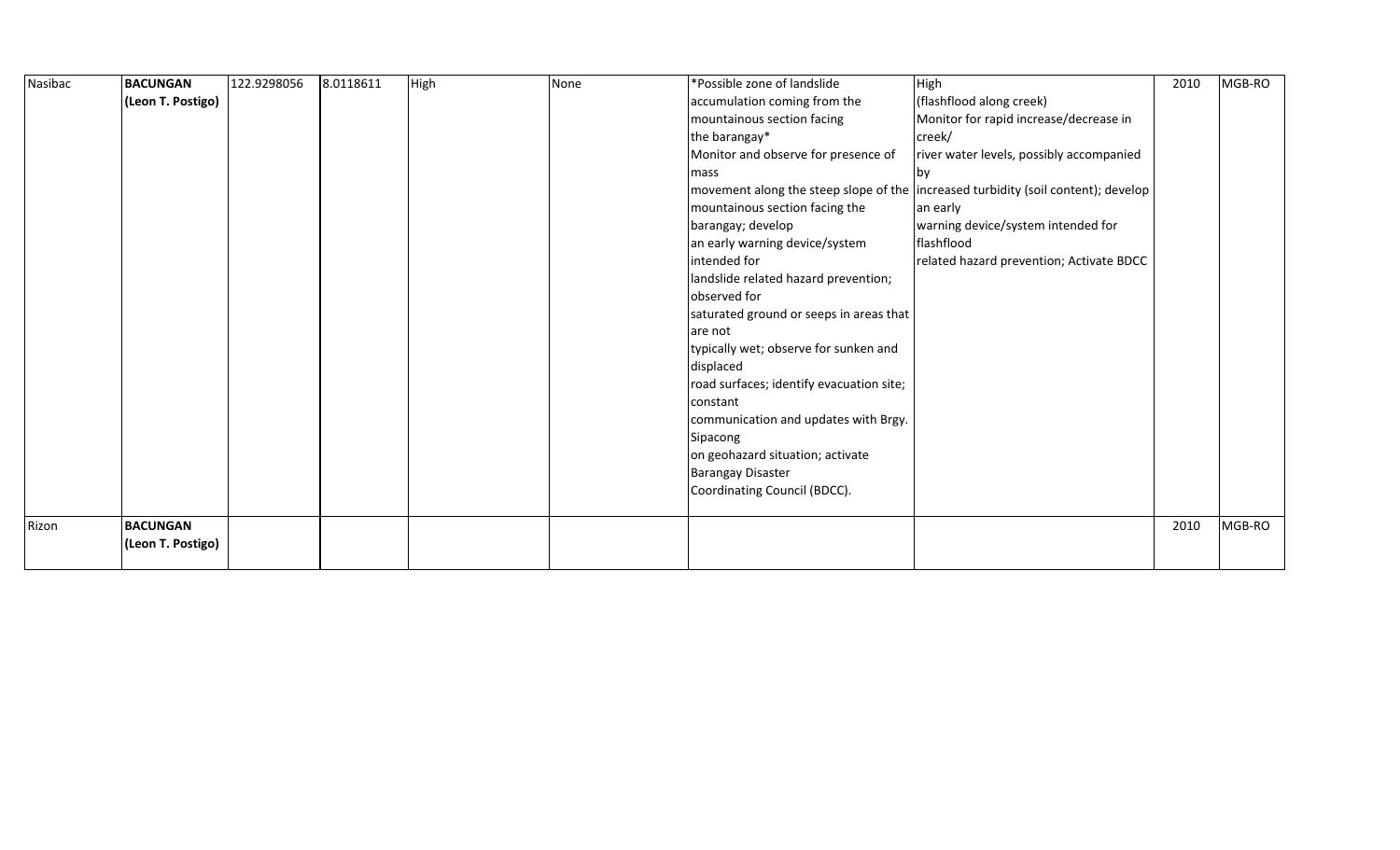| Sipacong | <b>BACUNGAN</b>   | 122.9118056 | 8.0334167 | High | High | *Possible zone of landslide                                                    | * flashflood and sheet flood                 | 2010 | MGB-RO |  |
|----------|-------------------|-------------|-----------|------|------|--------------------------------------------------------------------------------|----------------------------------------------|------|--------|--|
|          | (Leon T. Postigo) |             |           |      |      | accumulation coming from the                                                   | along creeks near the barangay center*       |      |        |  |
|          |                   |             |           |      |      | mountainous section facing                                                     | ZANECO post is affected by                   |      |        |  |
|          |                   |             |           |      |      | the barangay*                                                                  | channel scouring; Monitor for rapid          |      |        |  |
|          |                   |             |           |      |      | Low to moderate                                                                | increase/decrease in                         |      |        |  |
|          |                   |             |           |      |      | (Flat to gentle sloping                                                        | creek/river water levels, possibly           |      |        |  |
|          |                   |             |           |      |      | ground)                                                                        | accompanied by                               |      |        |  |
|          |                   |             |           |      |      | Monitor progress of mass movement                                              | increased turbidity (soil content); Identify |      |        |  |
|          |                   |             |           |      |      | (e.g.                                                                          | evacuation site; develop an early warning    |      |        |  |
|          |                   |             |           |      |      | landslides, tension cracks); Observe for device/system intended for flashflood |                                              |      |        |  |
|          |                   |             |           |      |      | presence                                                                       | related                                      |      |        |  |
|          |                   |             |           |      |      | of mass movement; develop an early                                             | hazard prevention; construct                 |      |        |  |
|          |                   |             |           |      |      | warning                                                                        | embankment                                   |      |        |  |
|          |                   |             |           |      |      | device/system intended for landslide                                           | protection along the creek channel near      |      |        |  |
|          |                   |             |           |      |      | related                                                                        | the                                          |      |        |  |
|          |                   |             |           |      |      | hazard prevention; observed for                                                | barangay center; Inform ZANECO official      |      |        |  |
|          |                   |             |           |      |      | saturated ground                                                               | on the                                       |      |        |  |
|          |                   |             |           |      |      | or seeps in areas that are not typically                                       | condition of the electric post; Activate     |      |        |  |
|          |                   |             |           |      |      | wet; observe                                                                   | BDCC;                                        |      |        |  |
|          |                   |             |           |      |      | for sunken and displaced road surfaces;                                        |                                              |      |        |  |
|          |                   |             |           |      |      | identify                                                                       |                                              |      |        |  |
|          |                   |             |           |      |      | evacuation site away from the foot of                                          |                                              |      |        |  |
|          |                   |             |           |      |      | the                                                                            |                                              |      |        |  |
|          |                   |             |           |      |      | mountain; constant communication                                               |                                              |      |        |  |
|          |                   |             |           |      |      | and updates                                                                    |                                              |      |        |  |
|          |                   |             |           |      |      | with barangay Tinuyop on geohazard                                             |                                              |      |        |  |
|          |                   |             |           |      |      | situation;                                                                     |                                              |      |        |  |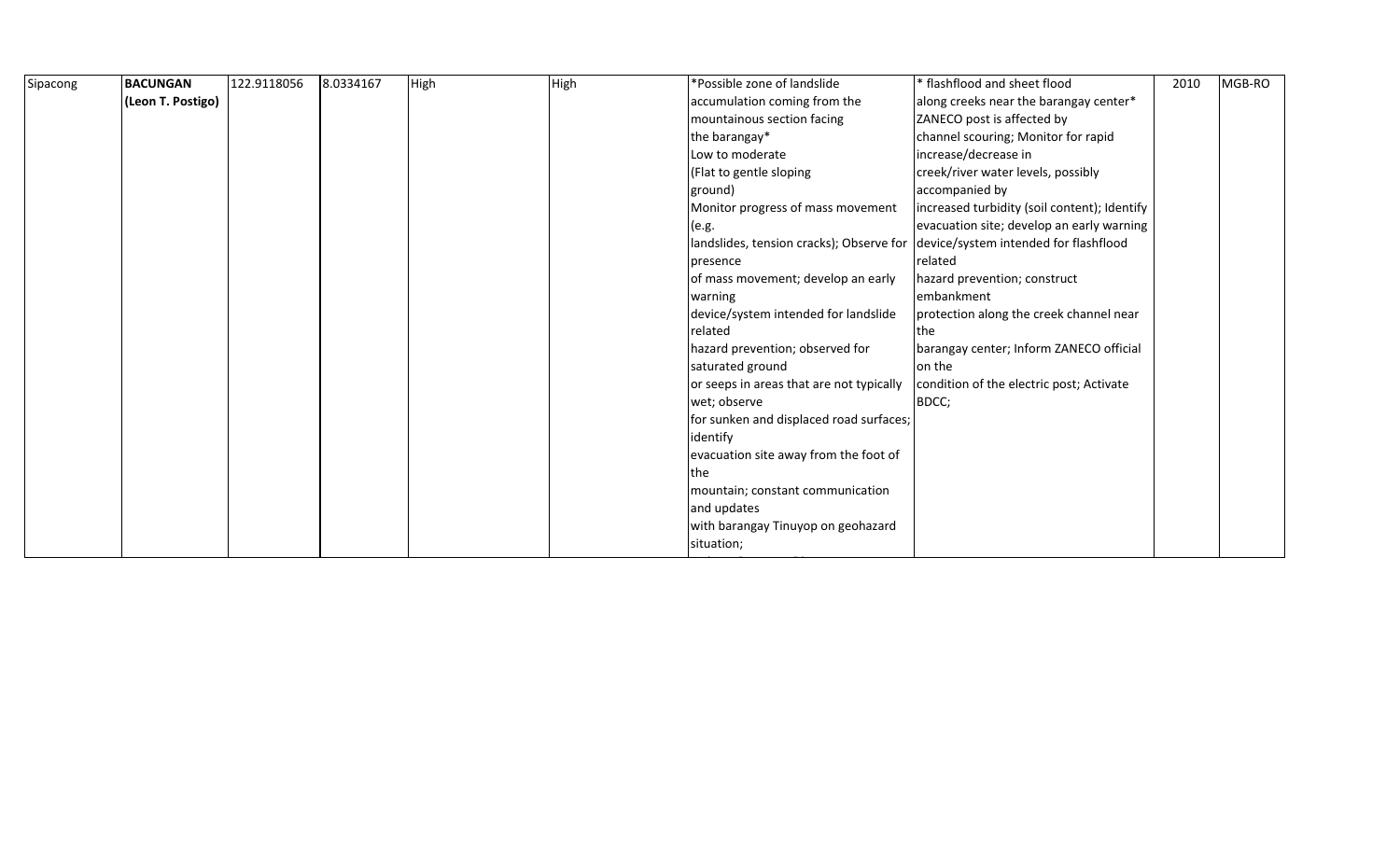| Santa Maria | <b>BACUNGAN</b>   | 122.9172778 | 8.1001667 | Moderate to High | None | High                                   | High                                        | 2010 | MGB-RO |
|-------------|-------------------|-------------|-----------|------------------|------|----------------------------------------|---------------------------------------------|------|--------|
|             | (Leon T. Postigo) |             |           |                  |      | (valley side, road cuts                | (flashflood along                           |      |        |
|             |                   |             |           |                  |      | leading to the barangay;               | Tiniguiban River)                           |      |        |
|             |                   |             |           |                  |      | and steep slopes)                      | * Approach of the spill way                 |      |        |
|             |                   |             |           |                  |      | Monitor and observe for presence of    | along Tiniguiban-Sta Maria                  |      |        |
|             |                   |             |           |                  |      | tension                                | road is susceptible to bank                 |      |        |
|             |                   |             |           |                  |      | cracks on top of the slope where the   | scouring*                                   |      |        |
|             |                   |             |           |                  |      | barangay                               | Monitor rapid increase/decrease in          |      |        |
|             |                   |             |           |                  |      | center is situated; develop an early   | creek/river                                 |      |        |
|             |                   |             |           |                  |      | warning                                | water levels, possibly accompanied by       |      |        |
|             |                   |             |           |                  |      | device/system intended for landslide   | increased                                   |      |        |
|             |                   |             |           |                  |      | related                                | turbidity (soil content); Remove tree       |      |        |
|             |                   |             |           |                  |      | hazard prevention; identify evacuation | trunks and                                  |      |        |
|             |                   |             |           |                  |      | site                                   | rocks that block the water way of the spill |      |        |
|             |                   |             |           |                  |      | observe for sunken and displaced road  | way;                                        |      |        |
|             |                   |             |           |                  |      | surfaces;                              | riprap the scoured section of the river     |      |        |
|             |                   |             |           |                  |      | constant communication and updates     | near the                                    |      |        |
|             |                   |             |           |                  |      | with Brgys.                            | embankment of the spillway;                 |      |        |
|             |                   |             |           |                  |      | Tiniguiban/ Delusom on geohazard       |                                             |      |        |
|             |                   |             |           |                  |      | situation;                             |                                             |      |        |
|             |                   |             |           |                  |      | activate Barangay Disaster             |                                             |      |        |
|             |                   |             |           |                  |      | Coordinating Council                   |                                             |      |        |
|             |                   |             |           |                  |      | (BDCC).                                |                                             |      |        |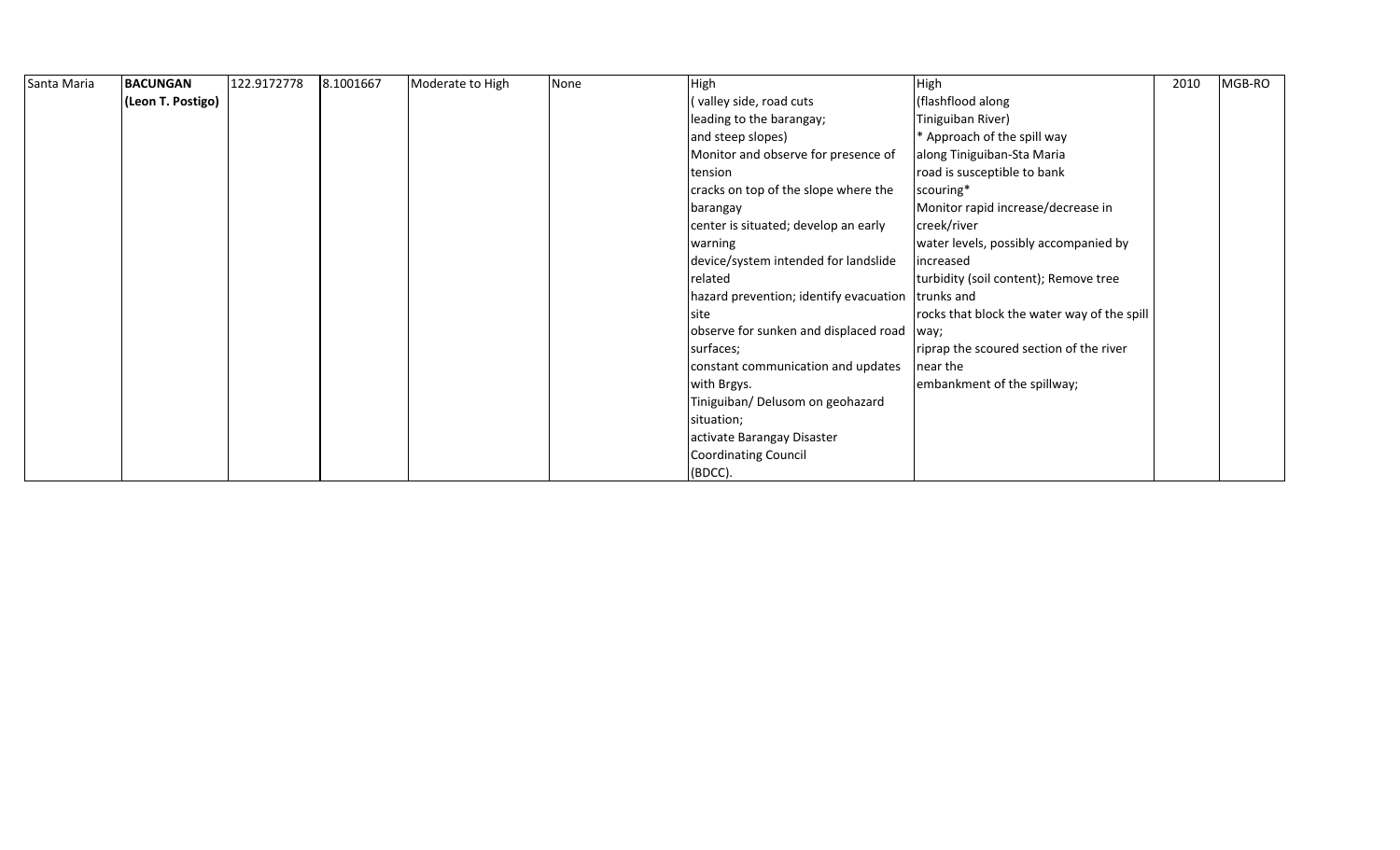| Talinga | <b>BACUNGAN</b>   | 122.9528333 | 8.1750278 | Low | High | Constant communication and updates            | *Sheet flood and localized                  | 2010 | MGB-RO |
|---------|-------------------|-------------|-----------|-----|------|-----------------------------------------------|---------------------------------------------|------|--------|
|         | (Leon T. Postigo) |             |           |     |      | with Brgy.                                    | flooding*                                   |      |        |
|         |                   |             |           |     |      | Poblacion on geohazard situation;             | Moderate to high                            |      |        |
|         |                   |             |           |     |      | activate                                      | (sheetflood/flashflood                      |      |        |
|         |                   |             |           |     |      | <b>Barangay Disaster Coordinating Council</b> | within the floodplain of                    |      |        |
|         |                   |             |           |     |      | (BDCC).                                       | Talinga River)                              |      |        |
|         |                   |             |           |     |      |                                               | Monitor for rapid increase/decrease in      |      |        |
|         |                   |             |           |     |      |                                               | creek/river water levels, possibly          |      |        |
|         |                   |             |           |     |      |                                               | accompanied by                              |      |        |
|         |                   |             |           |     |      |                                               | increased turbidity (soil content); develop |      |        |
|         |                   |             |           |     |      |                                               | an early                                    |      |        |
|         |                   |             |           |     |      |                                               | warning device/system intended for          |      |        |
|         |                   |             |           |     |      |                                               | flashflood/sheetflood related hazard        |      |        |
|         |                   |             |           |     |      |                                               | prevention;                                 |      |        |
|         |                   |             |           |     |      |                                               | Activate BDCC; identify evacuation site;    |      |        |
|         |                   |             |           |     |      |                                               |                                             |      |        |
|         |                   |             |           |     |      |                                               |                                             |      |        |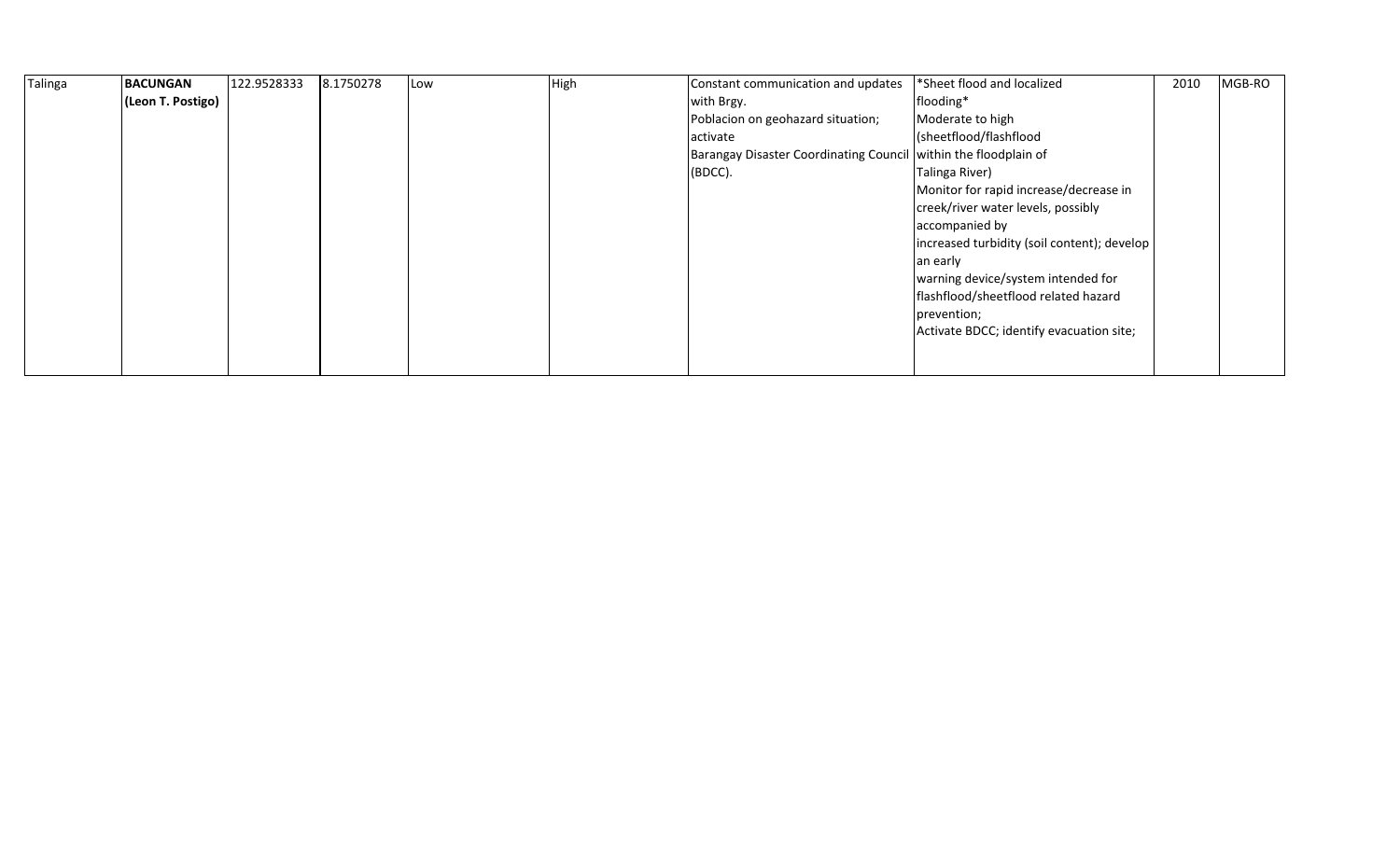| Tinaplan | <b>BACUNGAN</b>   | 122.9774167 | 8.1179444 | Moderate to High | None | High                                     | 2010 | MGB-RO |
|----------|-------------------|-------------|-----------|------------------|------|------------------------------------------|------|--------|
|          | (Leon T. Postigo) |             |           |                  |      | (road cut; steep slope and               |      |        |
|          |                   |             |           |                  |      | valley side)                             |      |        |
|          |                   |             |           |                  |      | Monitor and observe for presence of      |      |        |
|          |                   |             |           |                  |      | tension                                  |      |        |
|          |                   |             |           |                  |      | cracks on top slope facing the river     |      |        |
|          |                   |             |           |                  |      | channel and                              |      |        |
|          |                   |             |           |                  |      | steep slopes; develop an early warning   |      |        |
|          |                   |             |           |                  |      | device/system intended for landslide     |      |        |
|          |                   |             |           |                  |      | related                                  |      |        |
|          |                   |             |           |                  |      | hazard prevention; observed for          |      |        |
|          |                   |             |           |                  |      | saturated ground                         |      |        |
|          |                   |             |           |                  |      | or seeps in areas that are not typically |      |        |
|          |                   |             |           |                  |      | wet; observe                             |      |        |
|          |                   |             |           |                  |      | for sunken and displaced road surfaces;  |      |        |
|          |                   |             |           |                  |      | constant                                 |      |        |
|          |                   |             |           |                  |      | communication and updates with Brgy.     |      |        |
|          |                   |             |           |                  |      | Tinaplan                                 |      |        |
|          |                   |             |           |                  |      | (Sindangan)/MDCC on geohazard            |      |        |
|          |                   |             |           |                  |      | situation;                               |      |        |
|          |                   |             |           |                  |      | activate Barangay Disaster               |      |        |
|          |                   |             |           |                  |      | <b>Coordinating Council</b>              |      |        |
|          |                   |             |           |                  |      | (BDCC).                                  |      |        |
|          |                   |             |           |                  |      |                                          |      |        |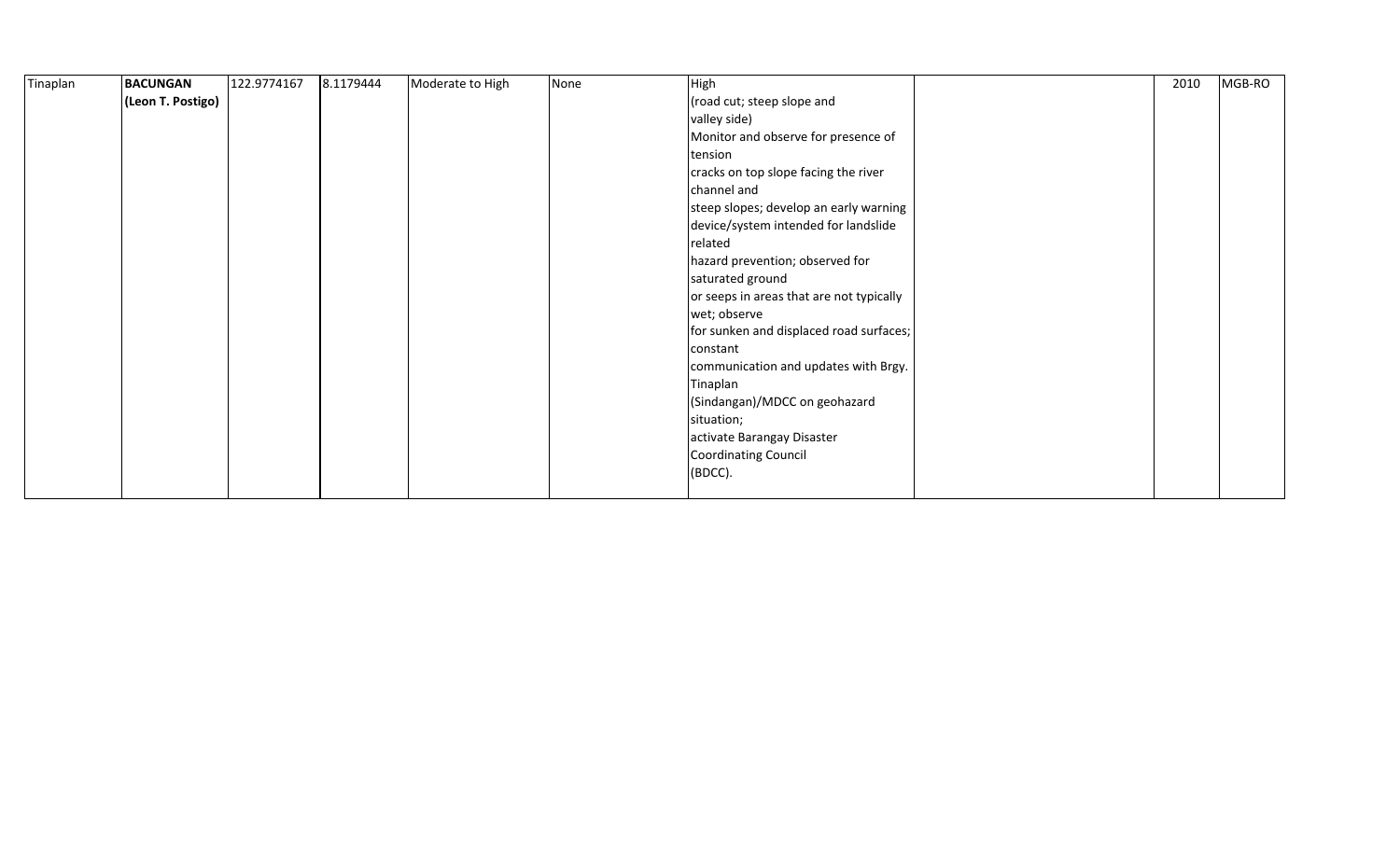| Tiniguiban | <b>BACUNGAN</b>   | 122.9265278 | 8.1374722 | High | None | * located at the top slope along the          | High                                   | 2010 | MGB-RO |
|------------|-------------------|-------------|-----------|------|------|-----------------------------------------------|----------------------------------------|------|--------|
|            | (Leon T. Postigo) |             |           |      |      | valley side of                                | (flashflood along Delusom              |      |        |
|            |                   |             |           |      |      | Tiniguiban River* Monitor and observe (Creek) |                                        |      |        |
|            |                   |             |           |      |      | for presence of tension                       | Monitor for rapid increase/decrease in |      |        |
|            |                   |             |           |      |      | cracks on top of the slope where the          | creek/river water levels, possibly     |      |        |
|            |                   |             |           |      |      | barangay                                      | accompanied by                         |      |        |
|            |                   |             |           |      |      | center is located; develop an early           | increased turbidity (soil content);    |      |        |
|            |                   |             |           |      |      | warning device/system intended for            |                                        |      |        |
|            |                   |             |           |      |      | landslide related                             |                                        |      |        |
|            |                   |             |           |      |      | hazard prevention; Observed for               |                                        |      |        |
|            |                   |             |           |      |      | saturated ground                              |                                        |      |        |
|            |                   |             |           |      |      | or seeps in areas that are not typically      |                                        |      |        |
|            |                   |             |           |      |      | wet; observe                                  |                                        |      |        |
|            |                   |             |           |      |      | for sunken and displaced road surfaces;       |                                        |      |        |
|            |                   |             |           |      |      | constant                                      |                                        |      |        |
|            |                   |             |           |      |      | communication and updates with Brgy.          |                                        |      |        |
|            |                   |             |           |      |      | Poblacion                                     |                                        |      |        |
|            |                   |             |           |      |      | on geohazard situation; activate              |                                        |      |        |
|            |                   |             |           |      |      | <b>Barangay Disaster</b>                      |                                        |      |        |
|            |                   |             |           |      |      | Coordinating Council (BDCC).                  |                                        |      |        |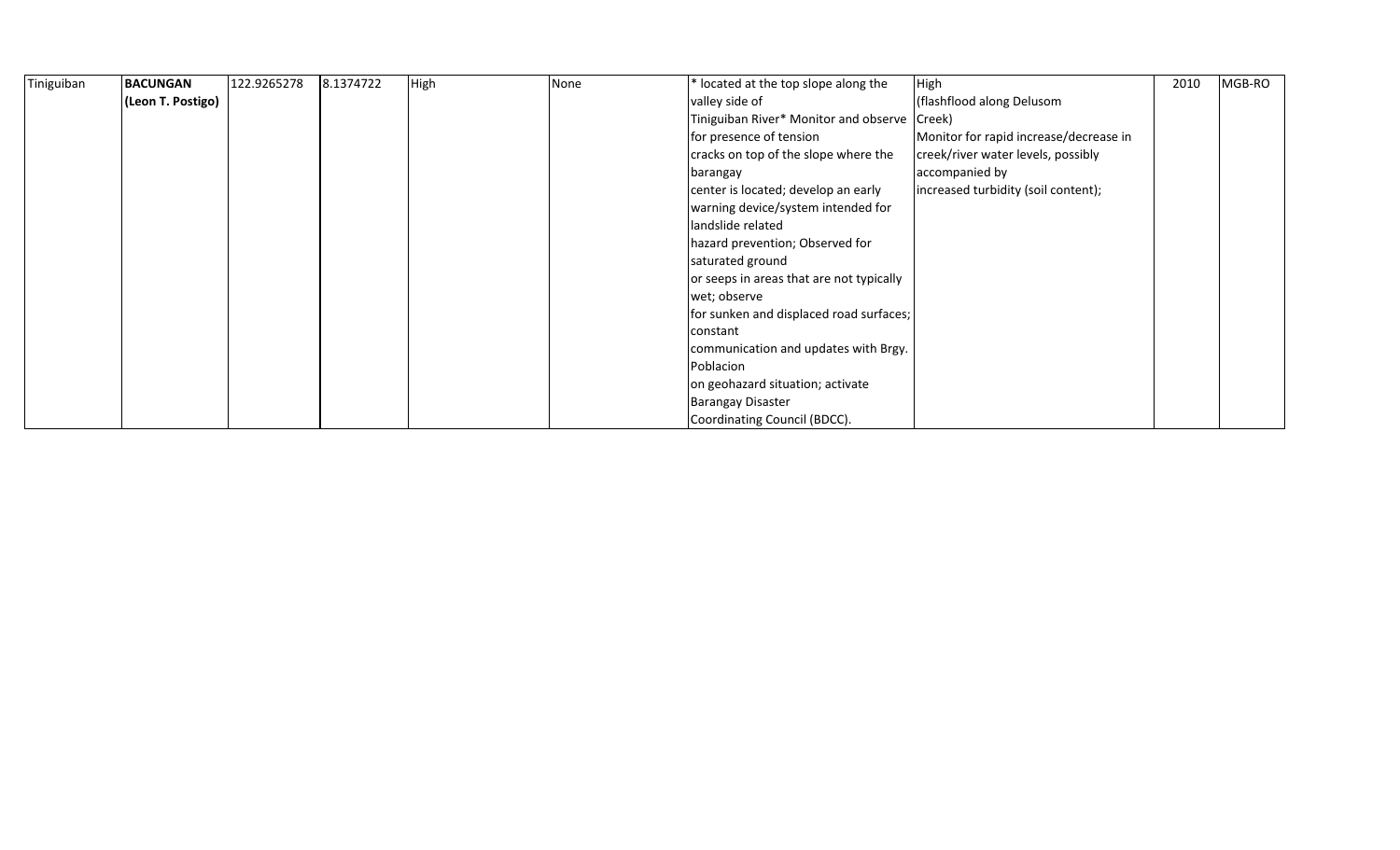| Tinuyop | <b>BACUNGAN</b>   | 122.9281667 | 8.0708611 | Low              | High | High                                     | * flashflood and sheet flood                | 2010 | MGB-RO |
|---------|-------------------|-------------|-----------|------------------|------|------------------------------------------|---------------------------------------------|------|--------|
|         | (Leon T. Postigo) |             |           |                  |      | (creek channel, road cuts                | along creeks near the barangay              |      |        |
|         |                   |             |           |                  |      | leading to the barangay;                 | center*                                     |      |        |
|         |                   |             |           |                  |      | valley side)                             | Monitor for rapid increase/decrease in      |      |        |
|         |                   |             |           |                  |      | Monitor and observe for presence of      | creek/river water levels, possibly          |      |        |
|         |                   |             |           |                  |      | mass                                     | accompanied by                              |      |        |
|         |                   |             |           |                  |      | movement; develop an early warning       | increased turbidity (soil content); develop |      |        |
|         |                   |             |           |                  |      | device/system intended for landslide     | an early                                    |      |        |
|         |                   |             |           |                  |      | related                                  | warning device/system intended for          |      |        |
|         |                   |             |           |                  |      | hazard prevention; observed for          | flashflood                                  |      |        |
|         |                   |             |           |                  |      | saturated ground                         | related hazard prevention; identify         |      |        |
|         |                   |             |           |                  |      | or seeps in areas that are not typically | evacuation                                  |      |        |
|         |                   |             |           |                  |      | wet; observe                             | site; Activate BDCC                         |      |        |
|         |                   |             |           |                  |      | for sunken and displaced road surfaces;  |                                             |      |        |
|         |                   |             |           |                  |      | Identify                                 |                                             |      |        |
|         |                   |             |           |                  |      | evacuation site; constant                |                                             |      |        |
|         |                   |             |           |                  |      | communication and                        |                                             |      |        |
|         |                   |             |           |                  |      | updates with Brgy. Sta Maria on          |                                             |      |        |
|         |                   |             |           |                  |      | geohazard                                |                                             |      |        |
|         |                   |             |           |                  |      | situation; activate Barangay Disaster    |                                             |      |        |
|         |                   |             |           |                  |      | Coordinating                             |                                             |      |        |
|         |                   |             |           |                  |      | Council (BDCC).                          |                                             |      |        |
|         |                   |             |           |                  |      |                                          |                                             |      |        |
| Tiogan  | <b>BACUNGAN</b>   | 122.9525000 | 8.1116667 | Moderate to high | None | High                                     | High                                        | 2010 | MGB-RO |
|         | (Leon T. Postigo) |             |           |                  |      | (road cut leading to the                 | (flashflood along                           |      |        |
|         |                   |             |           |                  |      | barangay proper; steep                   | Talinga River)                              |      |        |
|         |                   |             |           |                  |      | slopes; and valley side;                 | * Approach of the spillway                  |      |        |
|         |                   |             |           |                  |      | Monitor progress of mass movement        | leading to Brgy. Midatag was                |      |        |
|         |                   |             |           |                  |      | (e.g.                                    | destroyed*                                  |      |        |
|         |                   |             |           |                  |      | landslides, tension cracks); Observe for | Monitor for rapid increase/decrease in      |      |        |
|         |                   |             |           |                  |      | presence                                 | creek/river water levels, possibly          |      |        |
|         |                   |             |           |                  |      | of mass movement; develop an early       | accompanied by                              |      |        |
|         |                   |             |           |                  |      | warning                                  | increased turbidity (soil content); develop |      |        |
|         |                   |             |           |                  |      | device/system intended for landslide     | an early                                    |      |        |
|         |                   |             |           |                  |      | related                                  | warning device/system intended for          |      |        |
|         |                   |             |           |                  |      | hazard prevention; observed for          | flashflood                                  |      |        |
|         |                   |             |           |                  |      | saturated ground                         | related hazard prevention; constant         |      |        |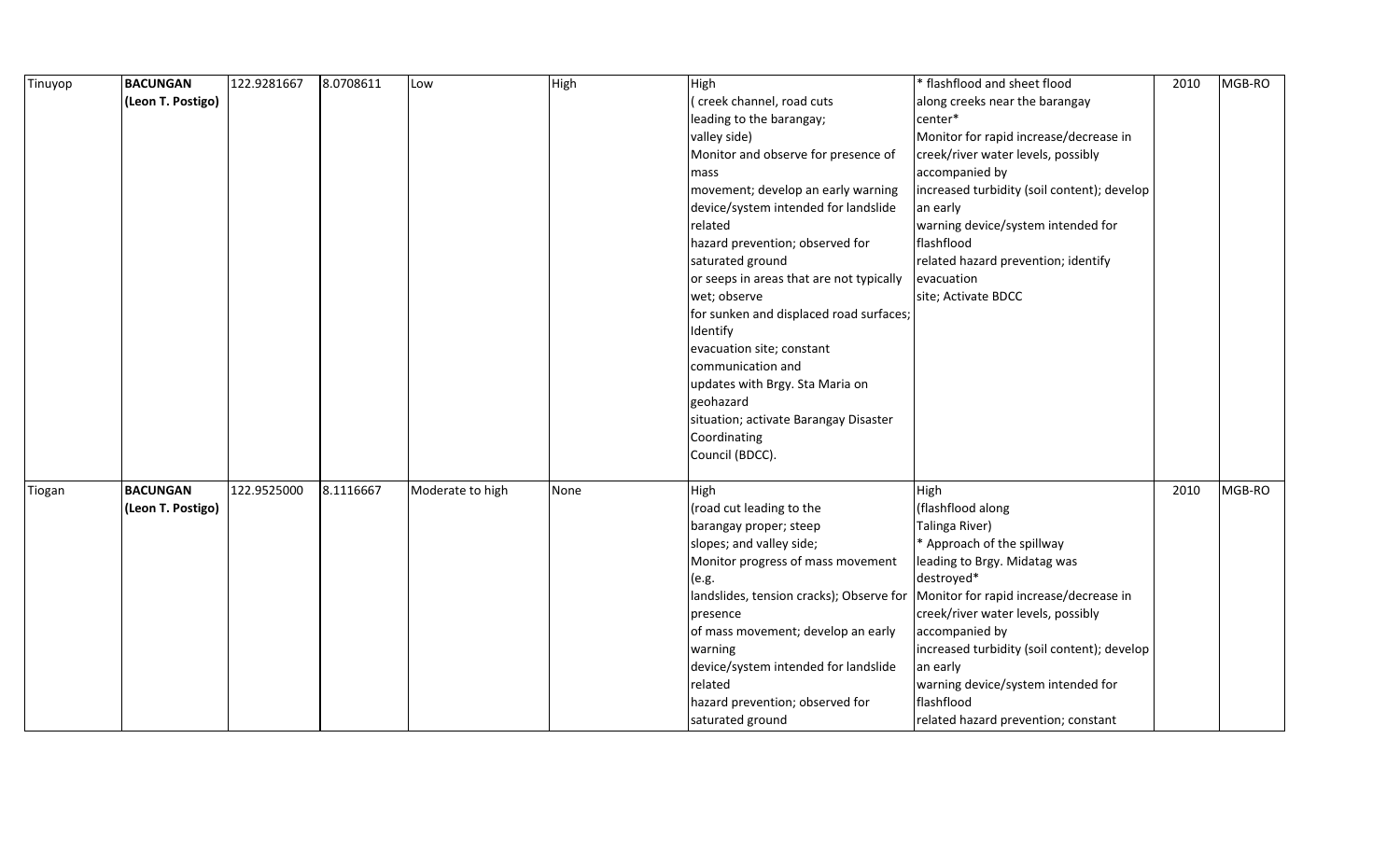| <b>Titik</b> | <b>BACUNGAN</b>   | 122.0160000 | 8.0031944 | High | High | *Possible zone of landslide             | * flashflood along Piao River*             | 2010 | MGB-RO |
|--------------|-------------------|-------------|-----------|------|------|-----------------------------------------|--------------------------------------------|------|--------|
|              | (Leon T. Postigo) |             |           |      |      | accumulation coming from the            | Monitor for rapid increase/decrease in     |      |        |
|              |                   |             |           |      |      | mountainous section facing              | creek/river water levels, possibly         |      |        |
|              |                   |             |           |      |      | the barangay*                           | accompanied by                             |      |        |
|              |                   |             |           |      |      | High                                    | increase turbidity (soil content); Develop |      |        |
|              |                   |             |           |      |      | (steep slopes; road cuts;               | an early                                   |      |        |
|              |                   |             |           |      |      | valley side)                            | warning system intended flood-related      |      |        |
|              |                   |             |           |      |      | Monitor and observe for progress and    | hazard                                     |      |        |
|              |                   |             |           |      |      | presence of                             | prevention; Identify evacuation site;      |      |        |
|              |                   |             |           |      |      | mass movement along slopes; develop     | activate                                   |      |        |
|              |                   |             |           |      |      | an early                                | BDCC.                                      |      |        |
|              |                   |             |           |      |      | warning device/system intended for      |                                            |      |        |
|              |                   |             |           |      |      | landsliderelated                        |                                            |      |        |
|              |                   |             |           |      |      | hazard prevention/mitigation; Identify  |                                            |      |        |
|              |                   |             |           |      |      | evacuation site; Observe for saturated  |                                            |      |        |
|              |                   |             |           |      |      | ground or                               |                                            |      |        |
|              |                   |             |           |      |      | seeps in areas that are not typically   |                                            |      |        |
|              |                   |             |           |      |      | wet; Observe                            |                                            |      |        |
|              |                   |             |           |      |      | for sunken and displaced road surfaces; |                                            |      |        |
|              |                   |             |           |      |      | constant                                |                                            |      |        |
|              |                   |             |           |      |      | communication and updates with Brgy.    |                                            |      |        |
|              |                   |             |           |      |      | Tinaplan                                |                                            |      |        |
|              |                   |             |           |      |      | (Sindangan)/ MDCC on geohazard          |                                            |      |        |
|              |                   |             |           |      |      | situation;                              |                                            |      |        |
|              |                   |             |           |      |      | activate Barangay Disaster              |                                            |      |        |
|              |                   |             |           |      |      | Coordinating Council                    |                                            |      |        |
|              |                   |             |           |      |      | (BDCC).                                 |                                            |      |        |